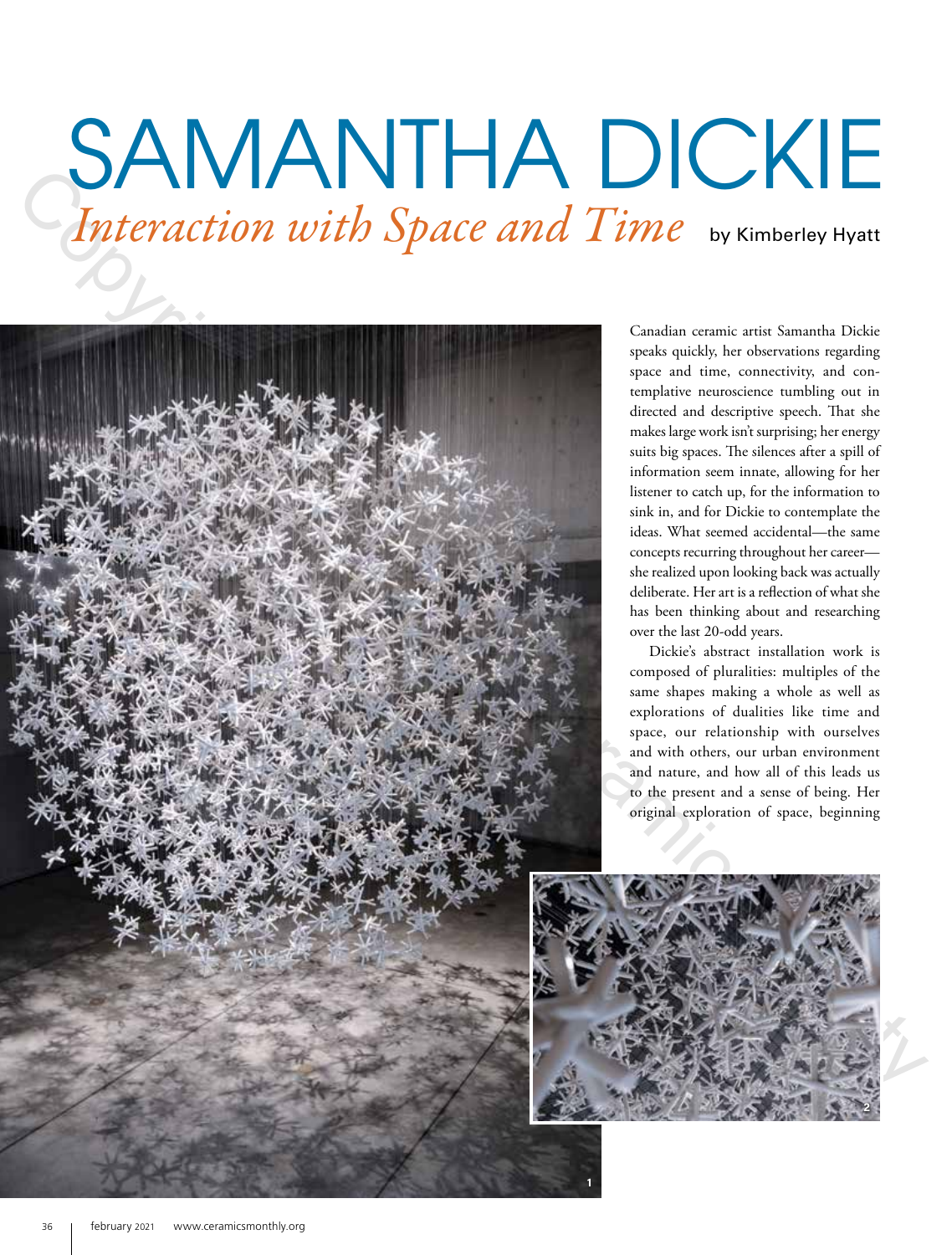

**1, 2** *All We Can Do Is Keep Breathing* (overall and detail), 1,350 porcelain components, installed at the Canadian Clay and Glass Gallery, 2018. *Photos: Karl Griffiths-Fulton.* **3, 4** *Holding Space*  (overall and detail), installed at the Art Gallery of Burlington, 2019. *Photos: Alexandria Nelson.*

with a BA in Women's and Native Studies at Trent University in Peterborough, Ontario, threads through all her installation work and has evolved over time into a more esoteric contemplation of how space and time interact.

Yet when Victoria, British Columbia-based Dickie releases her work into public art spaces, she expects each visitor will have individual interpretations of their experience. The public feedback gained from each project informs the next. Pursuing provincial and national grants to make public art allows Dickie to focus on the concepts behind the work rather than exclusively making objects to sell, while also ensuring she has large enough spaces to exhibit her art.

### **Residencies**

Dickie's method of working in multiple narratives informed by viewer feedback expanded while doing a residency in 2003 at the Banff Centre for Arts and Creativity, after completing the three-year clay program at the Kootenay School of the Arts in Nelson, British Columbia. She attended another residency that year in Red Deer, Alberta, and the following year with her daughter in tow, spent 12 weeks at the Klondike Institute of Art and Culture in Dawson City, Yukon



Territory. While at The Sculpture Factory in Jingdezhen, China, in 2013, she made hundreds of photo transfers from photographs of her travels, later used in her large exhibit, "Holding Space," at the Art Gallery of Burlington, Ontario, in 2019. In December 2020, the Art Gallery of Greater Victoria acquired 11 of the sculptures from Dickie's Art Gallery of Burlington show for their permanent collection.

# **Absorbed by Enormity**

Walking around *All We Can Do Is Keep Breathing*, an installation of 1350 separate porcelain star shapes hung in a globe design from the ceiling of the Canadian Clay and Glass Gallery in Waterloo, Ontario, creates a mesmerizing experience for the viewer. The process of circling it becomes meditative, the light reflecting yet more shadowy star shapes on the walls, creating a sense of the infinite. The complexity of pattern and the absence of color, the chaos of the many hung in one large sphere, all contribute to a busy unity that results in a feeling of simplicity. The dualities present in all of Dickie's work meld here into a contemplation of space: space to be, space to inhabit, space to think, and ultimately space not to think. The artist says, of her craving for large uninhabited outdoor spaces, "there is a particular feeling, being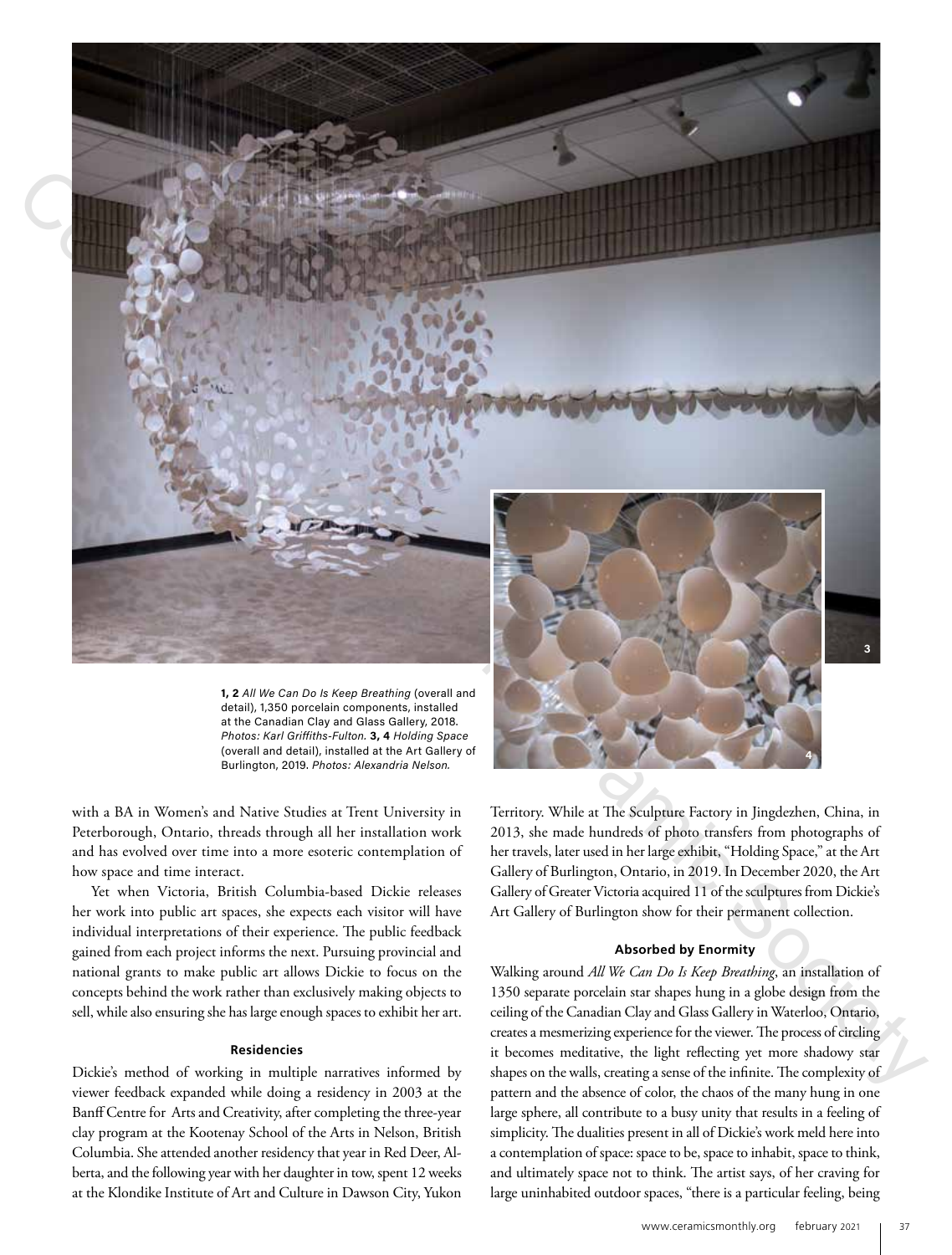

totally absorbed by the enormity of the land and feeling so, so small. These are feelings I want to transpose in my work where the relevance and irrelevance of our lives co-exist within us. It is a bizarre and very powerful feeling connecting us to everything else."

# **Finding Inspiration**

It is no accident that Dickie has chosen to eschew all but natural colors in her clay work. The surfaces, shapes, and colors are influenced by the remote natural landscapes she has hiked in or paddled through on 6- to 60-day trips in the Yukon, North West Territories, and Nunavut in Canada's north and while traveling in Iceland, Peru, Chile, and China. The oranges of lichen represent the passage of time as that combination of fungi and algae takes decades to assert itself in the north. Her aesthetic "is based on preserving the visceral qualities of clay—its rawness, earthiness, rough tactility, timelessness, and organic imperfections." The stillness Dickie finds in remote landscapes allows "the surrounding space to act as a conduit for the subtle vibrations of being alive."

The 7-foot-tall, buff, totem-like work she created in 2004 for the Klondike Institute of Art and Culture caught the eye of fashion house Louis Vuitton 15 years later. They asked Dickie to create and install a series of the same work in their flagship store in Boston, Massachusetts. She says, "I didn't understand why they wanted such earthy, organic work in their store, but once I arrived, I understood that they were creating a warm, textural backdrop to juxtapose against the extremely high-polished merchandise." In the same way, she finds inspiration outside of her chosen medium; Dickie greatly admires Canadian born, American Minimalist and Abstract Expressionist painter Agnes Martin's subtle use of color and line.